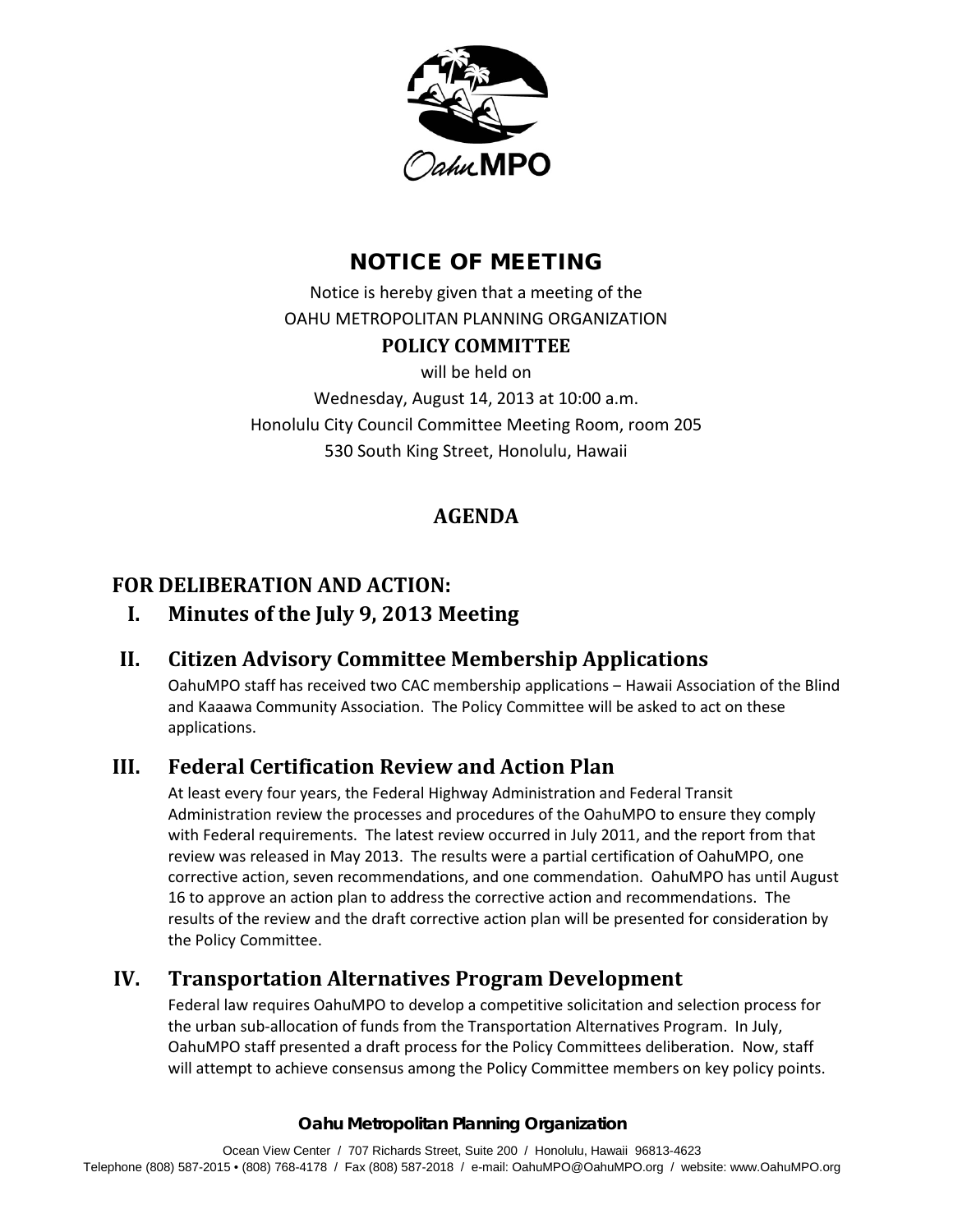### **V. Filling Staff Vacancy**

The Policy Committee will consider a request to allow the OahuMPO Executive Director to advertise for, select, and hire staff to fill a vacancy in the OahuMPO office.

### **FOR DISCUSSION:**

### **VI. Citizen Advisory Committee Highlights**

A brief summary of recent Citizen Advisory Committee meetings will be presented for informational purposes.

## **VII. Other Business (Announcements Only)**

**PUBLIC TESTIMONY** will be accepted on any Policy Committee agenda item. Testimony will be **accepted as follows:** 

### **Oral Testimony**

Oral testimony is limited to three (3) minutes per person, per agenda item.

- Written documentation of oral testimony is requested (submit 1 original to OahuMPO staff).
- Any person wishing to speak on an agenda item may register by:
	- o Calling 587-2015 at least two (2) hours prior to the start of the meeting (calls to testify at meetings starting before 10:00 a.m. must reach the OahuMPO office prior to the close of the preceding business day); or
	- o Signing up in person at the meeting prior to the start of the meeting.
	- Note: Submittal of written testimony does not automatically place you on the list for oral testimony. Those wishing to testify orally, must still register to testify.

#### **Written Testimony**

- One (1) original and fifteen (15) copies of each written testimony is required.
- Written testimony must reach the OahuMPO office at least 24 hours prior to the start of the meeting (for Monday meetings, written testimony must reach the OahuMPO office by the prior Friday morning).
- Written testimony sent to OahuMPO via e-mail (OahuMPOTestimony@oahumpo.org) or fax (587- 2018) will be accepted under the following conditions:
	- o E-mailed and faxed testimony must reach the OahuMPO office at least 24 hours prior to the start of the meeting (for Monday meetings, e-mailed and faxed testimony must reach the OahuMPO office by the prior Friday morning). To confirm receipt of your testimony, you may call the OahuMPO office at 587-2015.
	- $\circ$  E-mailed and faxed testimony should be limited to the equivalent of 4 single-sided 8-1/2" x 11" pages, including attachments and other supplemental information.